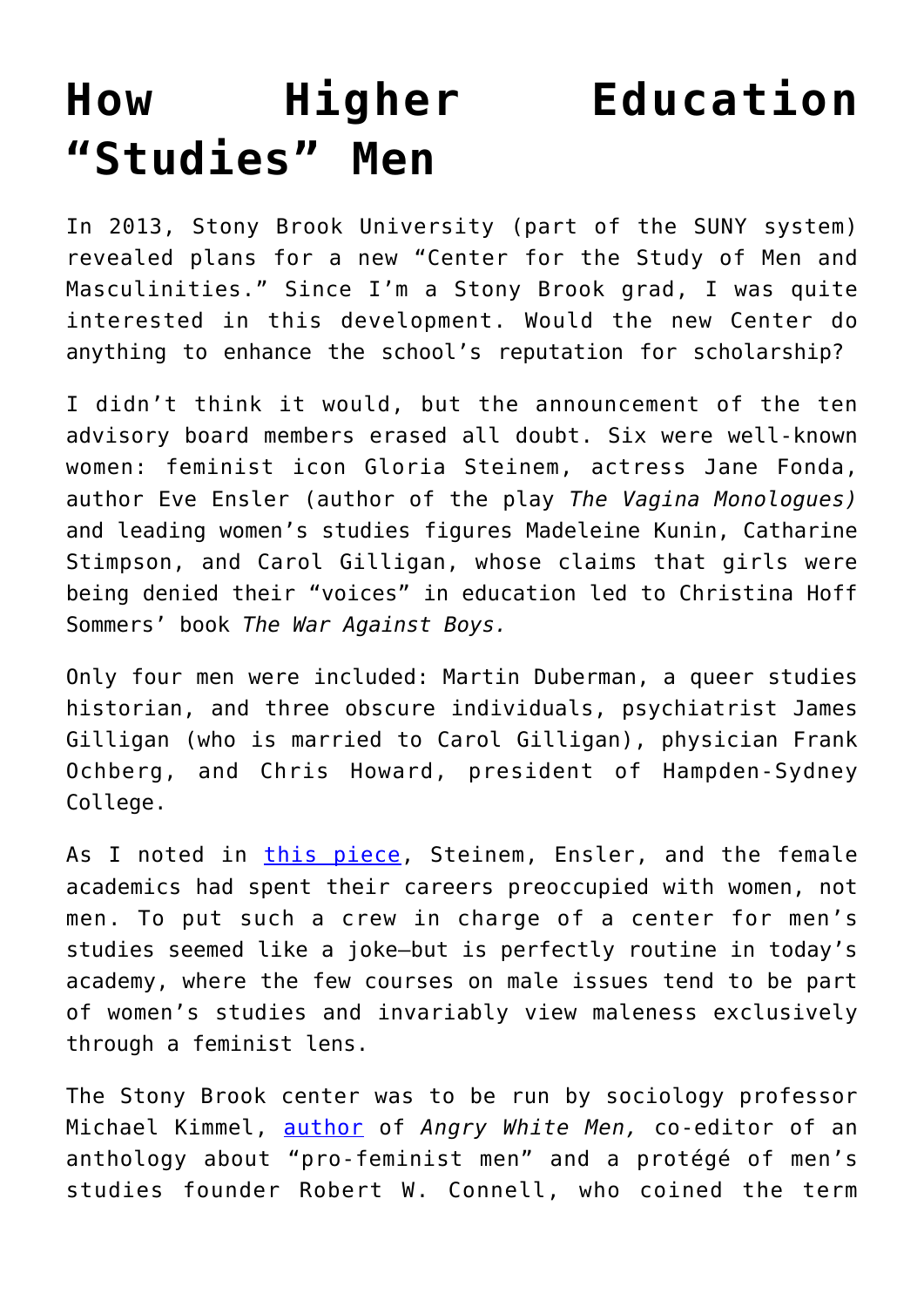"hegemonic masculinity," had sex-reassignment surgery, and changed his name to Raewyn. The whole point of Connell's discipline, as I wrote in my book *[The Victims' Revolution](https://www.amazon.com/victims-revolution-identity-studies-closing-ebook/dp/b007hbgox2/ref=sr_1_1?s=books&ie=utf8&qid=1503606580&sr=1-1&keywords=bruce+bawer)* (2012), "is that men are authoritarian bullies."

It seemed clear from Stony Brook's press release, in any event, that Kimmel's center would be right out of the men's studies playbook. In other words, we live in a patriarchal culture in which all men enjoy systemic privileges denied to all women, and the goal of any proper academic study of maleness should be to teach men to recognize and check their privilege and to dedicate themselves to helping women to achieve true equality.

In his press release, Kimmel announced that the center—founded with a grant from the MacArthur Foundation, with additional funds from the university and anonymous donors—would study men through "the prisms of feminist theory, multiculturalism and queer theory" and pursue dialogue "between academics and activists."

Four years after its founding, I thought it might be worth checking in on Stony Brook's men's studies center. One glance at its [website](http://www.stonybrook.edu/commcms/csmm/) and I had a distinct impression that the whole thing has turned out just as foreseen: the first thing that greeted me was a slideshow of photos of Fonda, Steinem, a woman named Phumzile Mlambo-Ngcuka ("Executive Director of UN Women"), and, last but not least, Kimmel giving a TED [talk](https://www.ted.com/talks/michael_kimmel_why_gender_equality_is_good_for_everyone_men_included/up-next) entitled "Recruiting Men to the Cause of Gender Equality."

In sum, it is an ideological rather than a scholarly project.

The center has held several seminars, among them a talk about "the need for further regulation on pornography" in the European Union. It has sponsored a [white paper](http://www.stonybrook.edu/commcms/csmm/pdf/men%20as%20allies%20white%20paper.pdf), "Men as Allies in Preventing Violence against Women," in which Bob Pease lays down the law: men should take part in such violence prevention, but because of their "dominance and privilege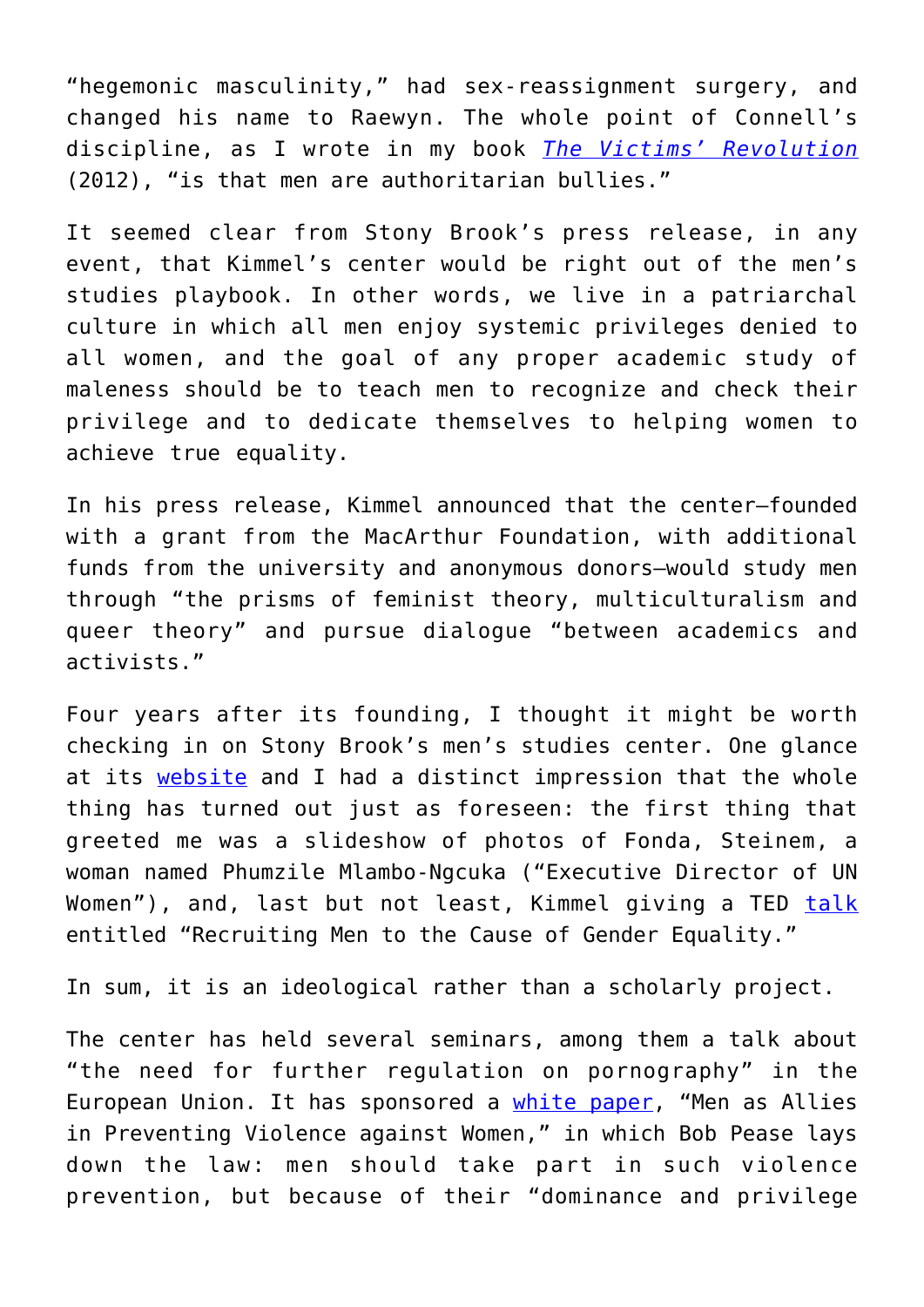and…structural gender inequalities," they should play only "a supporting role…under women's leadership" rather than seeking to be "leaders or equal partners."

Pease makes another point: women deserve "women-only spaces," but men-only spaces are *verboten*, because excluding women "reinforces the notion of male authority" and men "need to learn how to communicate outside of traditional frames of masculinity and male sociality." (Pease, as it happens, is the author of a book called *Recreating Men*, which argues that men need to undergo fundamental change for the sake of women's equality.)

The Men's Center, in short, is not about *understanding* men's psychological and emotional development and their personal and professional lives; it is about encouraging young men to feel guilty about being born male, to check their own natural male impulses and interests, to emulate (as best they can) the manners and mores of women, and to subordinate themselves, in all ways and all circumstances, to their female friends, relatives, and colleagues.

The center has a **[blog](http://www.stonybrook.edu/commcms/csmm/blog.html)**, which is full of whining about "toxic masculinity" and about men's lack of respect for women. After Trump's election, it featured a [letter](https://masculinities101.com/2016/11/18/trumps-america-will-we-be-fine-depends-on-who-is-we-depends-on-what-we-do/) addressed to "White Men." It read, in part: "This is on us. And now it's up to us to undo it. I keep hearing us say: 'we'll be fine.'… [But our] friends of color, our Native American friends, our Muslim friends and Latino friends, our LGBTQ friends and the women in our lives are not fine…. They are afraid of what is to come. And they will be, and already are, under attack. If you've ever questioned the existence of the concept of privilege, being able to say 'we'll be fine' is painful proof of its existence."

One big piece of news from the blog is that the Center is in the process of developing the first MA program in masculinities studies. Stony Brook, it should be noted, is a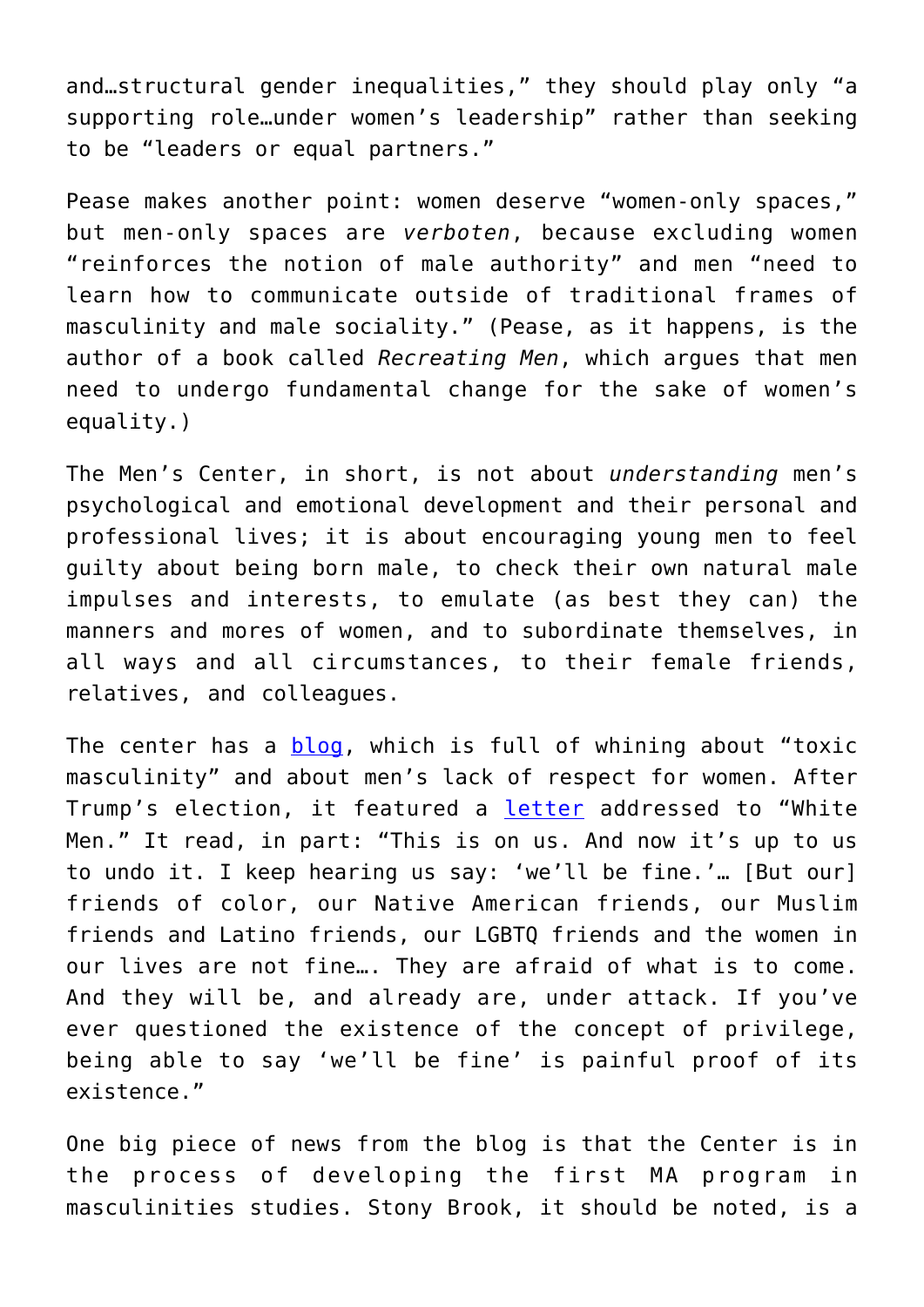major international research university that turns out topflight physicists, chemists, biologists, and engineers who make a real difference in this world. It is a puzzlement, and a disgrace, that this splendid institution should want to institute an advanced degree program in identity studies that involves not education but indoctrination and that doesn't prepare graduates to do anything other than spend their lives whining about gender inequality.

Other identity group "studies" at least purport to advance the cause of the group in question, even if through dubious scholarship. Stony Brook's version of men's studies, however, is about demonizing men and teaching them to knuckle under to women—this in a culture that already teaches boys that they're oppressors-in-training and potential rapists and where more and more young men skip college because they perceive campuses as anti-male environments.

Fortunately, there is an alternative to "Men's Studies." In 2010, in reaction to its ["denigration of maleness,"](http://www.artofmanliness.com/2011/03/24/the-art-of-manliness-podcast-episode-36-the-decline-of-males-with-dr-lionel-tiger/) as Rutgers anthropologist Lionel Tiger put it, several respected authors and scholars founded [Male Studies,](http://www.malestudies.org/pdf/a_case_for_male_studies.pdf) which seeks to study male identity from non-ideological perspectives. But such courses are still rare at American institutions of higher education, where they face hostility from feminist faculty and administrators.

Case in point: Professor Dennis Gouws, who for several years taught a "Men in Literature" course at tiny Springfield College in Massachusetts. Then the campus feminists stepped in. As Peter Wood [wrote](http://www.weeklystandard.com/the-end-of-men-in-literature/article/2002347) in the *Weekly Standard* in May 2016, Gouws was dragged before administrators and accused of creating a "hostile environment." His course was canceled, and he was [placed](http://thefederalist.com/2017/06/08/this-is-how-college-bureaucrats-tyrannize-professor-who-crosses-them/) on "Official Warning Status."

This is the fate, mind you, of a professor at an obscure college who dared to offer a single undergraduate course that addressed men on their own terms.